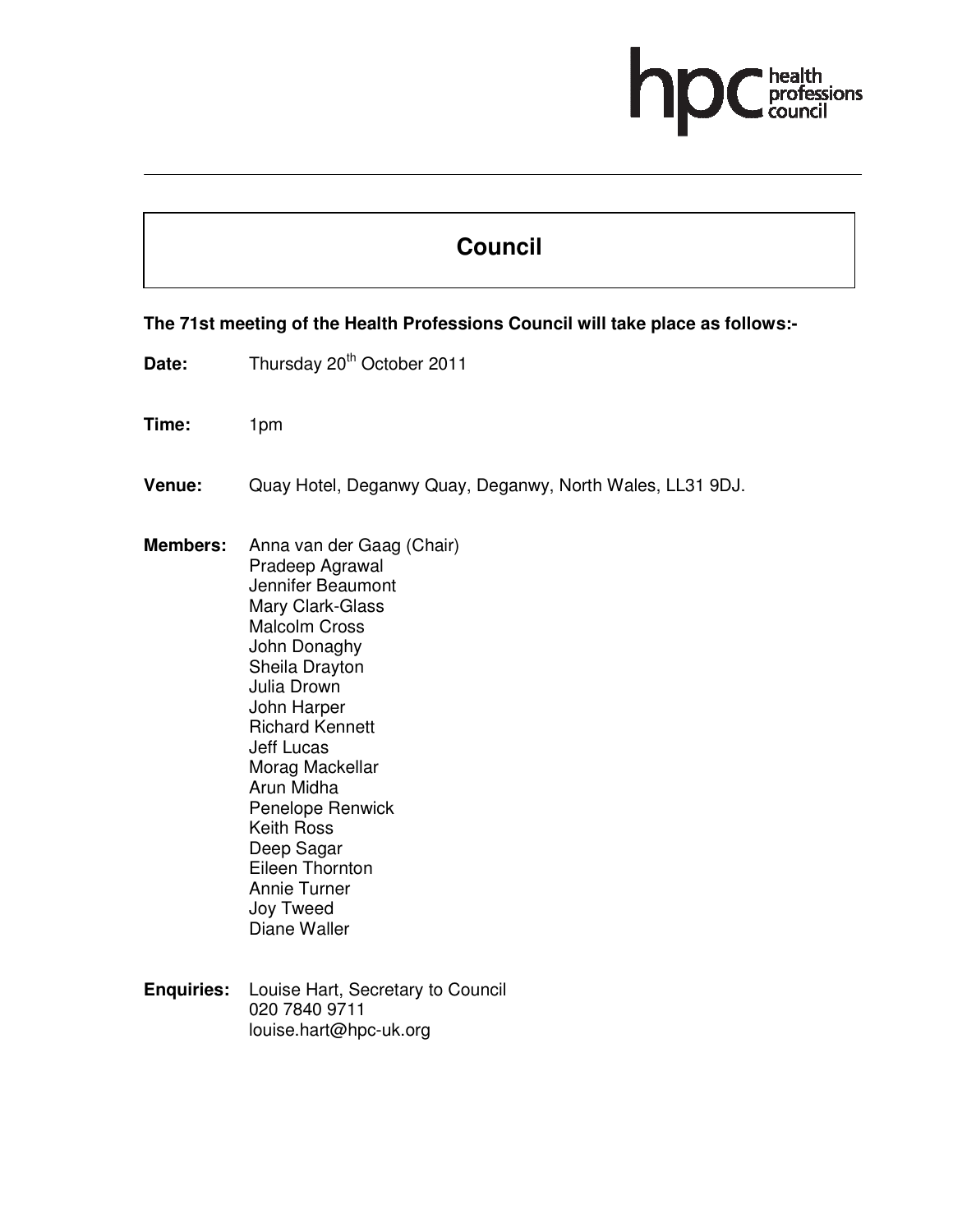| 1.  | Chair's welcome and introduction                                                                                                        | verbal                   |
|-----|-----------------------------------------------------------------------------------------------------------------------------------------|--------------------------|
| 2.  | <b>Apologies for absence</b>                                                                                                            | verbal                   |
| 3.  | <b>Approval of agenda</b>                                                                                                               | verbal                   |
| 4.  | <b>Declaration of Members' interests</b>                                                                                                | verbal                   |
| 5.  | Minutes of the Council meeting of 22 September 2011<br>Louise Hart - Secretary to Council                                               | enclosure 1<br>HPC117/11 |
| 6.  | <b>Matters arising</b><br>Louise Hart - Secretary to Council                                                                            | enclosure 2<br>HPC118/11 |
|     | Items for discussion/approval                                                                                                           |                          |
|     | <b>Strategy and Policy</b>                                                                                                              |                          |
| 7.  | Voluntary registration of students - impact assessment and<br>consultation<br>Michael Guthrie - Director of Policy and Standards        | enclosure 3<br>HPC119/11 |
| 8.  | <b>Alternative Mechanisms to resolve disputes</b><br>Kelly Johnson - Director of Fitness to Practise                                    | enclosure 4<br>HPC120/11 |
| 9.  | CHRE performance review 2010/2011<br>Alison Croad - Policy Officer                                                                      | enclosure 5<br>HPC121/11 |
| 10. | <b>CHRE report on " Modern and efficient fitness to practise</b><br>adjudication"<br>Kelly Johnson - Director of Fitness to Practise    | enclosure 6<br>HPC122/11 |
| 11. | Outcome of consultation on the guidance on health and<br>character<br>Alison Croad - Policy Officer                                     | enclosure 7<br>HPC123/11 |
| 12. | <b>Transfer of regulatory functions from General Social Care</b><br><b>Council to HPC</b><br>Marc Seale – Chief Executive and Registrar | enclosure 8<br>HPC124/11 |
|     | <b>Corporate Governance</b>                                                                                                             |                          |
| 13. | <b>NAO Audit Report</b><br>Gary Butler - Director of Finance                                                                            | enclosure 9<br>HPC125/11 |

14. **Draft annual report and accounts 2010-11**  Gary Butler – Director of Finance Enclosure10 HPC126/11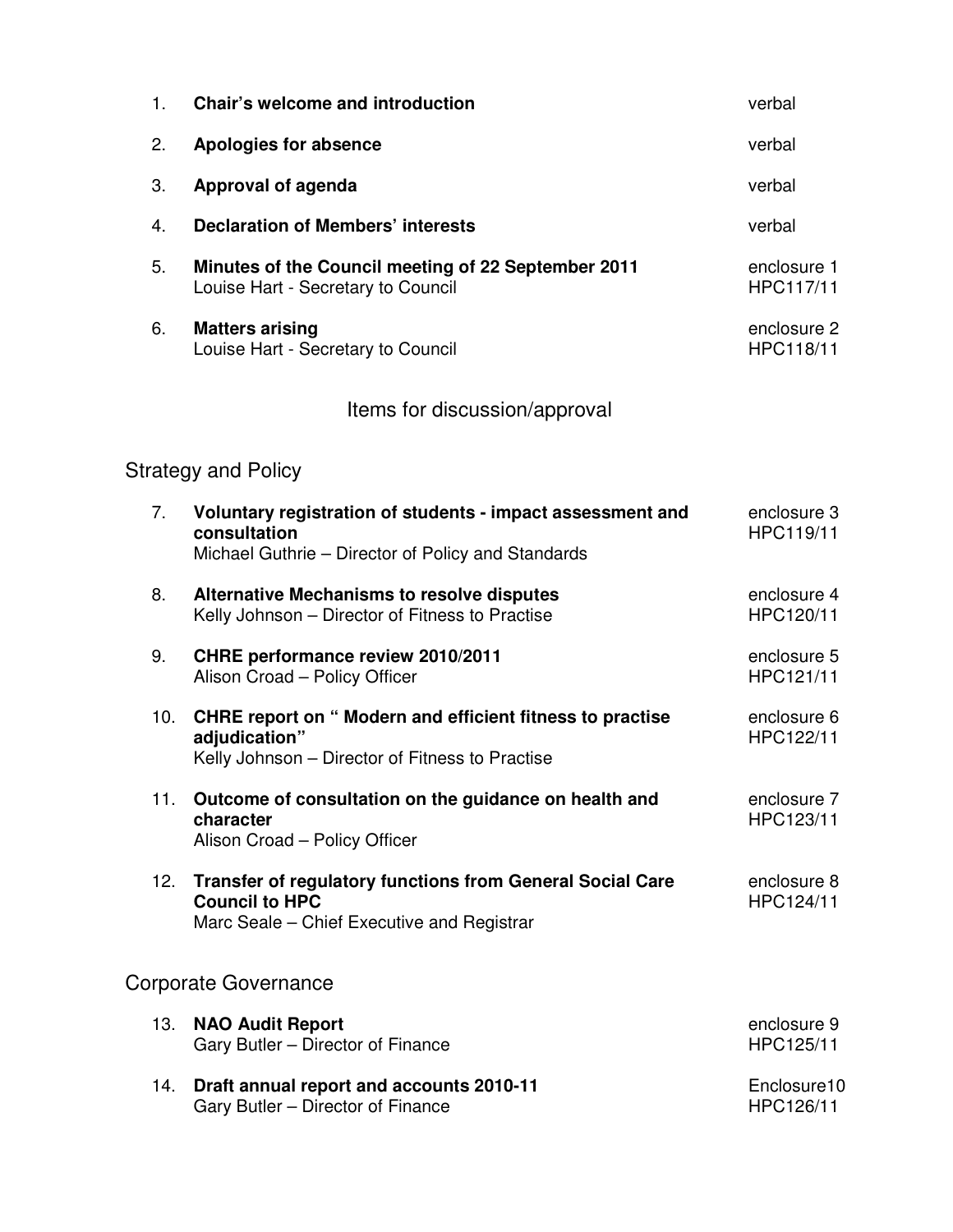| 15.           | <b>Nomination of Committee Chairs</b><br>Louise Hart – Secretary to Council                           | Enclosure11<br>HPC127/11 |  |  |  |
|---------------|-------------------------------------------------------------------------------------------------------|--------------------------|--|--|--|
| 16.           | Minutes of the Finance and Resources Committee held on 7<br>September 2011<br>Chair of the Committee  | Enclosure12<br>HPC128/11 |  |  |  |
| 17.           | Minutes of the Audit Committee held on 8 September 2011<br>Chair of the Committee                     | Enclosure13<br>HPC129/11 |  |  |  |
| 18.           | Minutes of the Audit Committee held on 29 September 2011<br>Chair of the Committee                    | Enclosure14<br>HPC130/11 |  |  |  |
| Items to Note |                                                                                                       |                          |  |  |  |
| 19.           | Approval of the Welsh Language Scheme<br>Charlotte Urwin - Policy Manager                             | Enclosure15<br>HPC131/11 |  |  |  |
| 20.           | Minutes of the Education and Training Committee held on 8<br>September 2011<br>Chair of the Committee | Enclosure16<br>HPC132/11 |  |  |  |

#### 21. **Any other business**  Previously notified and agreed by the Chair

#### 22. **Date & time of next meeting:**

Tuesday 6 December at 10:30am.

#### 23. **Resolution**

The Council is invited to adopt the following:

"The Council hereby resolves that the remainder of the meeting shall be held in private, because the matters being discussed relate to the following;

- (i) information relating to a registrant, former registrant or application for registration;
- (ii) information relating to an employee or office holder, former employee or applicant for any post or office;
- (iii) the terms of, or expenditure under, a tender or contract for the purchase or supply of goods or services or the acquisition or disposal of property;
- (iv) negotiations or consultation concerning labour relations between the Council and its employees;
- (v) any issue relating to legal proceedings which are being contemplated or instituted by or against the Council;
- (vi) action being taken to prevent or detect crime to prosecute offenders;